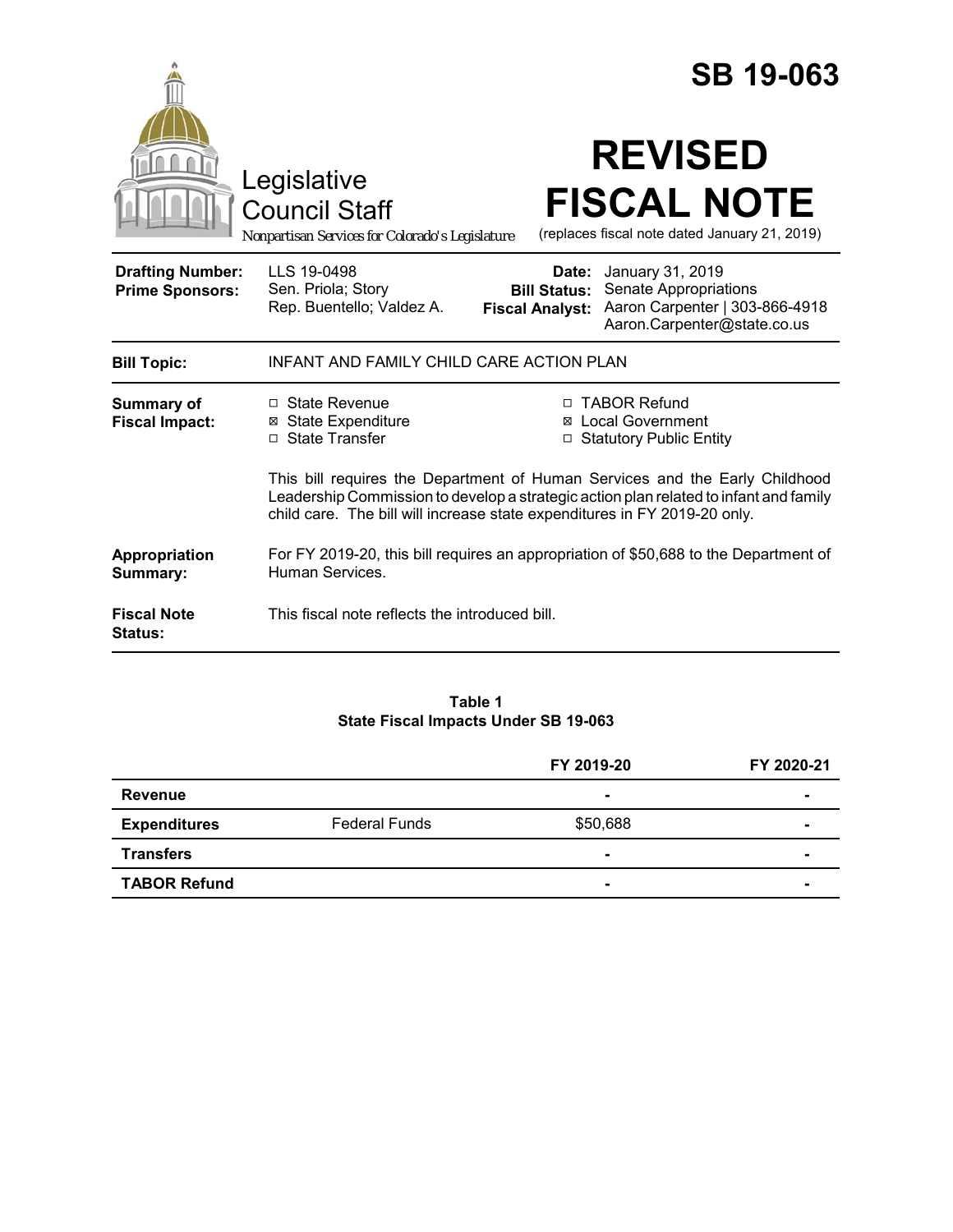January 31, 2019

# **Summary of Legislation**

This bill requires the Department of Human Services (DHS) and the Early Childhood Leadership Commission to develop a strategic action plan to address the decline of family child care homes and availability of child care throughout the state. In developing the plan, the DHS must conduct outreach to stakeholders listed in the bill, identify recommendations that have support among the stakeholders, and outline the extent of that support. The report must be submitted to the General Assembly by December 1, 2019. The bill requires, among other things, that the plan outline state-specific research concerning the lack of licensed and exempt family child care homes and available infant child care; the obstacles they face, including why they may not provide infant care; information on state and local conditions for operating family child care homes; how state programs and public investment promote available and affordable care; a list of available resources to assist providers; and recommendations that do not require additional resources.

# **Background**

In 2018, Colorado was awarded a \$5.8 million federal Preschool Development Grant for children from Birth through Age Five. The grant program supports states in their efforts to analyze the current landscape of the early care and learning system as well as implementing changes that maximize the availability of high-quality early childhood care and education options for low-income and undeserved families.

## **Assumptions**

This fiscal note assumes that many of the aspects of the strategic action plan highlighted in the bill are already being completed as part of the work for the Preschool Development Grant. However, the plan requires additional work beyond the scope of this existing grant. The fiscal note also assumes that due to the short timeline, the DHS must hire a contractor in order to complete the plan on time. Additionally, the state does not maintain records on the number of exempt child care providers. The fiscal note assumes that the DHS will use population estimates and other currently available data in order to assess the lack of exempt family child care providers and that a comprehensive survey or census of those facilities is not required.

### **State Expenditures**

In FY 2019-20, DHS will increase federal fund expenditures by \$50,688 in order to hire a contractor to study the issues required under the bill. The fiscal note estimates that 384 hours of contractor work is necessary to complete the plan at a rate of \$120 per hour, plus 10 percent in overhead costs.

## **Local Government**

To the extent that local government entities participate in the creation of the strategic action plan, workload will increase for those entities.